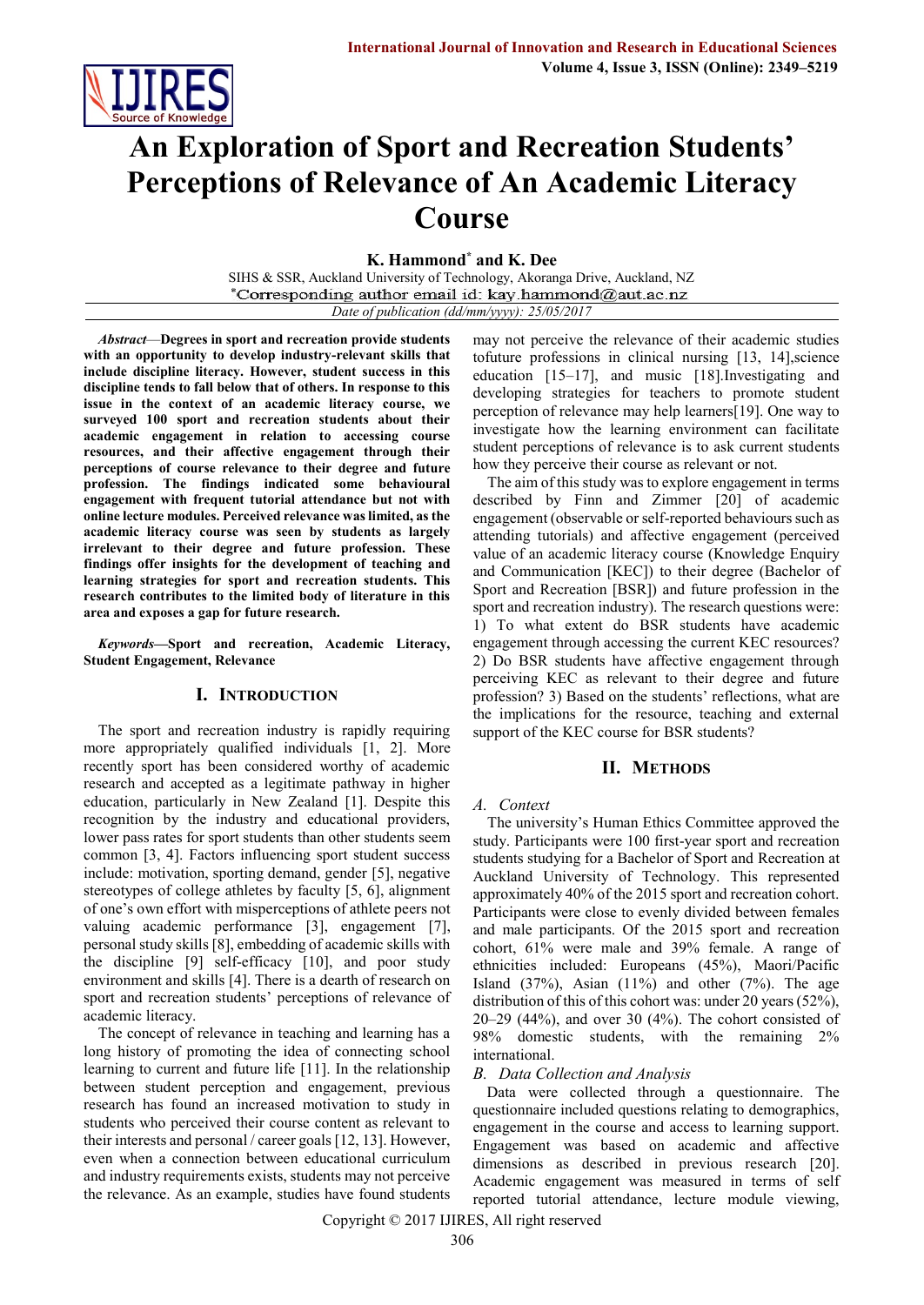

assigned readings and discipline specific welcome video. Affective engagement was measured by two open questions which were, firstly why they felt KEC was relevant, or not, to their degree and secondly why it was relevant, or not, to their future profession. Following a pilot of the questionnaire, the final version was used in this study.

Recruitment and questionnaire completion occurred after the return of the first summative KEC assessment, towards the second half of the semester (week 9). This gave participants enough time to experience the KEC course and receive feedback on their progress. Administration staff from the School of Sport and Recreation introduced the study and administered the questionnaire during a required attendance lecture. A reminder was sent the following week via an online announcement to all the BSR students enrolled in KEC to encourage those who had not yet returned their survey, or who had not attended the lecture and still wanted to participate to do so.

Data analysis included examining BSR students' academic engagement by accessing KEC resources and analysing the quantitative questionnaire data in an Excel spreadsheet. Simple statistics were calculated for demographic variables and the academic engagement with tutorial attendance, online lecture modules and learning materials, and academic support services. To address the research question of whether BSR students have affective engagement and perceive KEC as relevant to their degree and future profession, the quantitative ratings overall for the relevance of KEC to their degree and profession were calculated as percentages from the three possible ratings of "yes", "not sure" and "no". In the qualitative analysis of the open ended questions, we used a dual deductive-inductive approach [21, 22]. We developed further subcodes based on the students' responses. Inter-coder reliability was calculated by percent agreement and the codes reviewed, if necessary, until at least 80% agreement was achieved. This agreement is considered high [21]. Following this, discrepancies in coding were negotiated to full agreement.

## **III. RESULTS**

## *A. Engagement with course resources*

The first research question was whether BSR students would show academic engagement with the KEC course resources. The degree of engagement is shown in Table 1.

|  |  | Table 1. Percentage of engagement with course resources. |  |
|--|--|----------------------------------------------------------|--|
|--|--|----------------------------------------------------------|--|

| Resource                       | Degree of engagement                 | Percent |
|--------------------------------|--------------------------------------|---------|
| Sport specific intro<br>module | Watched                              | 61      |
| <b>Tutorials</b>               | Attended 7 or 8 of 8                 | 54      |
| <b>Tutorials</b>               | Attended 5 or 6 of 8                 | 33      |
| Lecture modules                | Watched most or all                  | 30      |
| Course readings                | Read some or most                    | 24      |
| Student learning<br>centre     | Attended workshop or<br>appointment. | 29      |
| Weekly drop in<br>session      | Attended at least 1                  | 6       |

Academic engagement by BSR students was mostly through the discipline-specific introductory video and the weekly tutorials.

*B. Perception of relevance to degree*

The questionnaire data indicated that only 39% of participants saw the course as relevant to their degree. The reasons mentioned (in order of frequency) were that it helped with: writing, research, referencing, other courses in the degree, communication, presentation skills, critique, grades, understanding the required standards, reading and academic skills. The following quotes illustrate some of these reasons:

Academic writing is necessary to communicate effectively, no matter what career path one chooses to take. Employers struggle to find graduates with appropriate level of communication skills. (Student 16)

I know it's relevant in teaching written and oral skills which will be used further on in our degrees and make essay writing/presentations etc. easier. (Student 63)

There were more students, however, who indicated they were not sure or did not think KEC was relevant to their degree. Of those who were not sure, some mentioned possible or uncertain value in the course. The value tended to be related to writing, research and referencing. The following quotes illustrate this:

I don't see how KEC will help me to gain a bachelor of sport though it does give tips on writing. (Student 41)

KEC is useful for learning how to write academically but I don't feel that it has anything to do with BSR. (Student 52)

## *C. Perception of relevance to profession*

The questionnaire responses indicated that only 19% of participants considered KEC to be relevant to their profession, 45% were not sure and 33% stated it was not relevant (3% did not answer). Students who saw the relevance to their profession mentioned the usefulness of academic skills in their future profession. The following quotes indicate these views:

Yes, it is as it demonstrates critical analysis and research skills and also allows me to look into my future career by giving me the opportunity to choose the question I want. (Student 15)

Whether I am a personal trainer or fitness instructor, I need experience in speaking to a group of people and teaching. (Student 39)

By having an extra paper that is dedicated to writing and reading skills can help me improve in

BSR through the years and in my career in sports industry. (Student 93)

Not necessarily in academic writing but perhaps useful in terms of research to help an industry grow. (Student 94)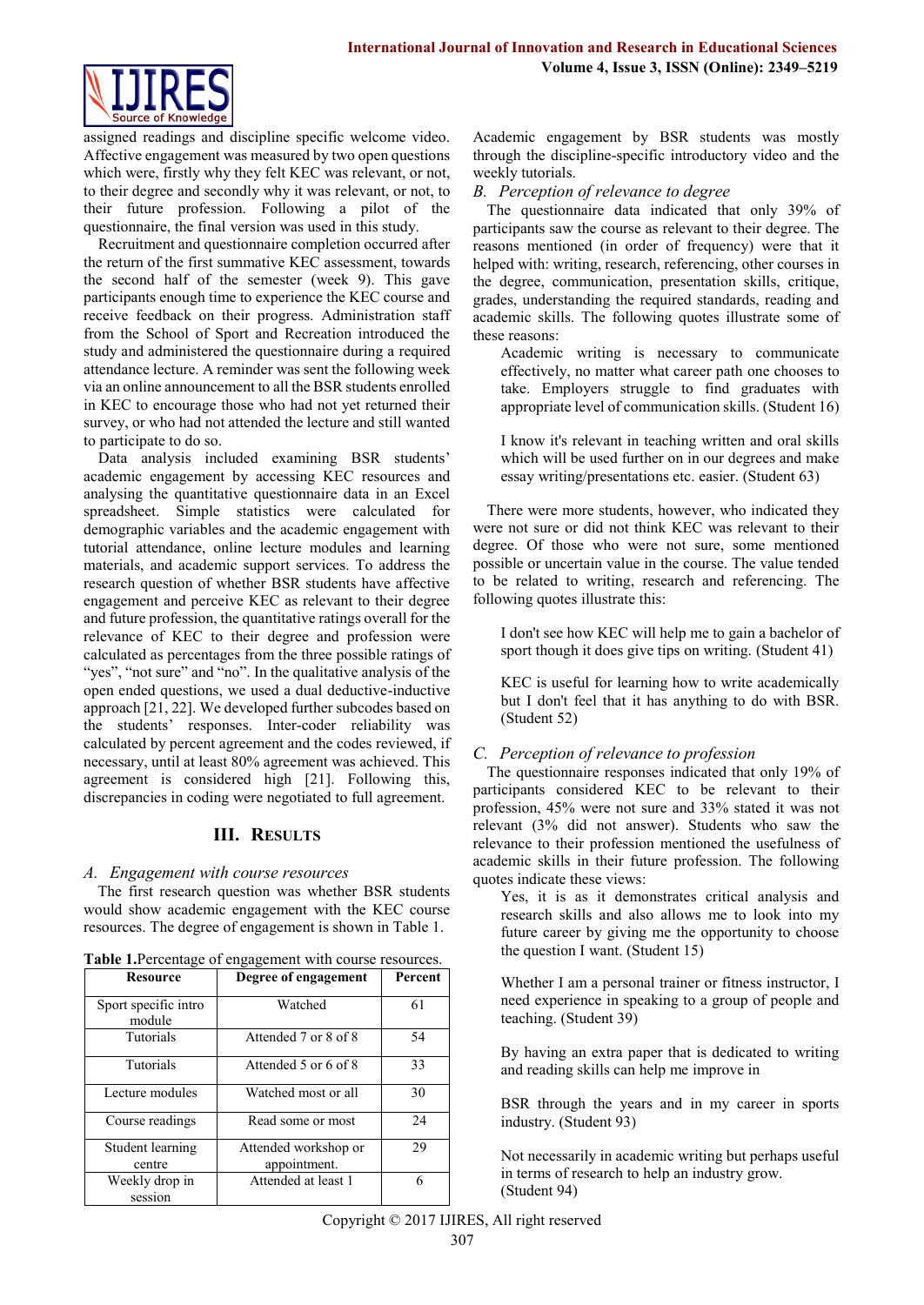

The students who were not sure about the relevance of KEC to their profession mentioned not being clear about how the skills would transfer to their profession. In some cases, the students were not sure of what their future profession would be and were therefore unable to assess the relevance of KEC to their career. The following quotes show their views:

KEC is helpful for teaching how to research, but I don't think that in my future career that will be totally relevant. (Student 33)

Studying sport and rec, I don't believe there is a lot of use for this content in the industry. (Student 53)

I feel that it is relevant but I don't know exactly how relevant it is. (Student 96)

I don't think I'm going to need to fully write in detail for later in life. (Student 97)

## **IV. DISCUSSION**

## *A. Engagement with course resources*

Academic engagement by BSR students was mostly through the discipline-specific introductory video and the weekly tutorials. This is not an acceptable level of engagement as the content in the online lecture is applied in the tutorials. Therefore, failing to watch the lecture modules prior to the tutorials is likely to decrease the learning achievable in tutorials. The lack of online lecture module engagement shows that there needs to be further investigation into their disengagement to this learning resource. Higher engagement with online modules requires a strong instructor presence, multiple communication channels, and meaningful interaction between students and educator [23]. These strategies may improve the online experience; however it is still an online format, which does not have face-to-face interaction. BSR staff reflections noted a stronger response from students towards face-toface interactions as opposed to self-directed online learning resources. Therefore, BSR first-year course curriculum development continues to emphasise face to face interaction between students and staff, rather than following the trend towards blended learning.

The findings also suggest that few students regularly engaged with the assigned readings, despite this being important resources for the course. It is however, a familiar trend that university students do not always complete the set reading tasks [24]. One of the most important decisions that university educators will make for their students is the selection of required readings [25]. A main reason suggested is that many students have limited time left in their schedules to focus on private study [26]. Although the more motivated students will often attempt to read the assigned texts, many students will give up if the readings are deemed beyond their competence levels. Considering this limitation of time, it is vital that the assigned readings are perceived by the students as highly relevant. Academic literacy readings could include a sports focussed academic skills reading such as Tara Magdalinski's (2013) *Study Skills for Sports Studies.*

*B. Perceptions of relevance to degree and profession*

There appeared to be a change in perception as students recognised the value of KEC later in their studies. This is consistent with previous study findings that as students move through their course of study, their perceptions of the importance of core skills changes and they grow to understand their importance [14, 17]. Likewise, graduates had noted relevance between their academic study and current sports career requirements [27]. Thus, the challenge becomes how to make students perceive the value of academic literacy at the start of the course.

The findings showing a perceived disconnection between KEC and their degree as students mentioned the course had "nothing to do with sport", "doesn't really play a big part" and that it was different from "our actual paper". In a study with science education, the use of inappropriate structures and contexts in curricula was mainly responsible for students' perceived lack of relevance. Therefore, it was suggested that contexts and topics need to strongly fit the learner's needs to gain higher levels of perceived relevance [28]. This may also apply in the current study where the topics and examples are drawn from a variety of disciplines to cater for the wide range of students enrolled. Therefore, with a relatively large proportion of examples not applying to sport and recreation students, it is not surprising that they do not perceive the course's relevance.

Many student responses indicated a lack of awareness of how academic skills could be used in their profession. For example, Student 26 focused on a very specific referencing format rather than seeing the general skill of following a formatting convention that may also be required as part of the writing needed in their future profession. Likewise, Student 35 identified "this type of structured writing" rather than seeing the more general skill of being able to determine a required structure and therefore adapt writing structure to fit the writing task in a future professional context. Another study noted similar narrow judgements of irritating details rather than understanding general concepts by her nursing students and suggested that students have their own conception of professional life and use that to determine their perceptions of relevance [14]. Their perceptions of nursing as a skills-based profession that did not require the more general knowledge content. She noted this is an issue for educators who prepare students to be professionals as the students may not appreciate the influence of professional expertise on curriculum development.

Sport and recreation students may have the same conception of a career in sport and recreation as being solely skills-based, overlooking the need for academic competency. As Student 35 wrote not being able to "see" the relevance of KEC in sport and recreation may indicate that because much of the skills taught in KEC are not visible. Students may focus on the visible skills without understanding the cognitive processes that underpin these skills.

## *C. Implications for teaching*

Greater perceptions of relevance to career goals could be achieved by making the connection between academic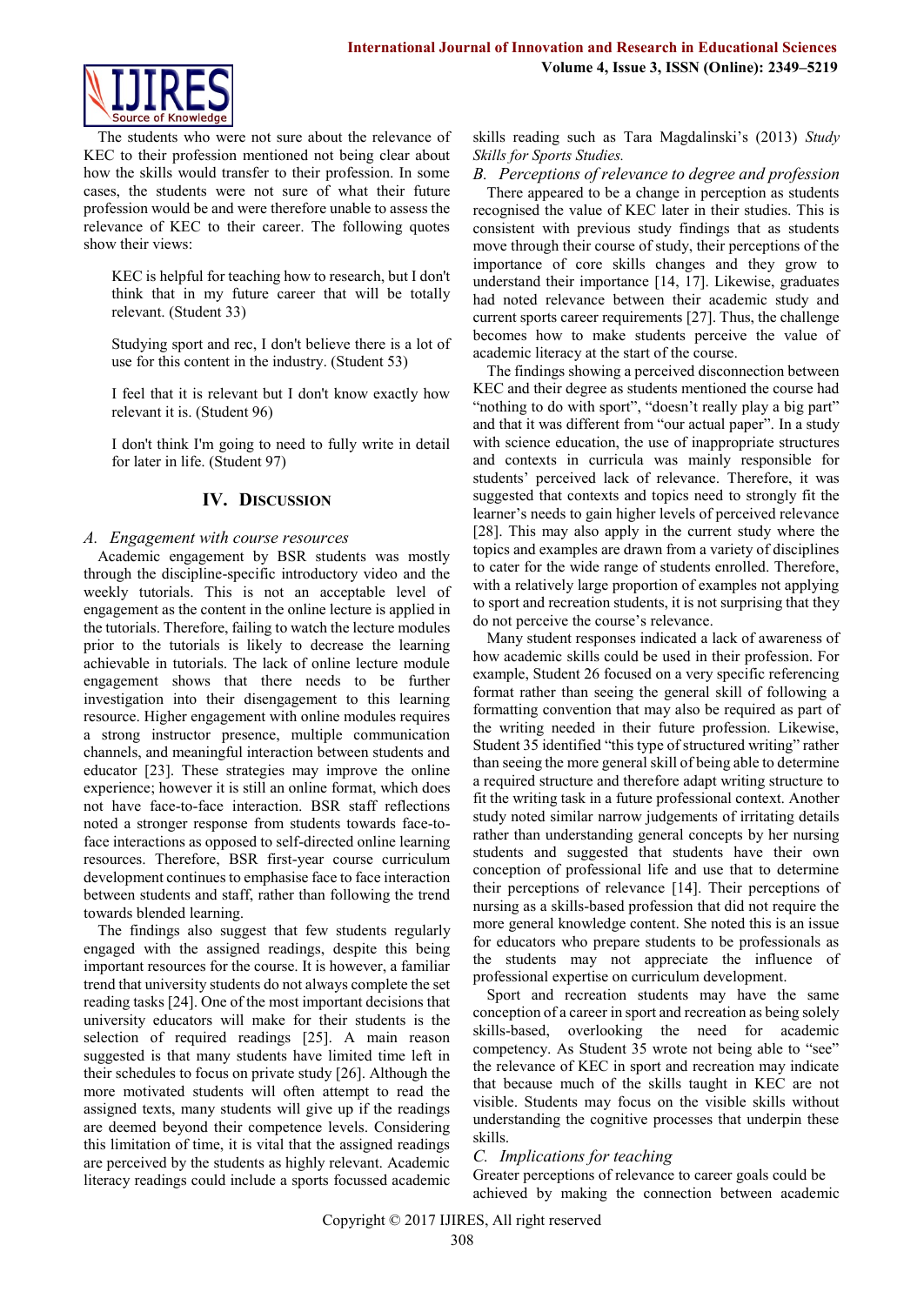

skills and the sport and recreation industry more explicit. One study recommended using discipline-specific examples to demonstrate relevance to students [4]. A positive correlation has been found between teachers making content relevant to students and their motivation to study [12]. In our context, this could be achieved by incorporating exercises or assessments that use a realistic industry task such as a funding project or proposal plan. Furthermore, providing teaching staff with more sport and recreation industry knowledge and specific examples that can be used in the classroom will highlight the links between content and profession. One study questioned how teachers could use personal experiences to increase student perceptions of the relevance [12]. KEC staff who do not have sport backgrounds could learn of experiences from staff who do and share these with students. This was suggested as a strategy for nursing and non-nursing teaching staff as a method to increase the perceived relevance of content between subjects [14].

Another implication for teaching from our findings is to make it clearer to students how academic literacy can prepare them for future employment outside of the sport industry. We noted several students who were unsure of their future profession. Other research has also found many sports students were in the process of deciding their career goals as they progressed through higher education. Furthermore, that many sports graduates did not enter employment in the sports industry [29]. Therefore, demonstrating how academic literacy skills are relevant for both a career in the sport industry or a wider range of occupations could increase the perceptions of relevance for those students who have entered the BSR, but are undecided about their future career.

Our findings demonstrated limited behavioural engagement with course resources and the majority of students not perceiving the relevance of KEC to either their degree or future profession. We noted that even students who perceived relevance of KEC to their degree did not do so in great depth. Perceiving KEC as useful because "we write a lot of formal reports" (Student 33) or "will be used further on in our degree [to make essay writing easier]" (Student 63) shows a surface level understanding of relevance. Educators could make these skills more relevant by showing how the skills achieve course learning outcomes in both KEC and in other current and future courses.

Student reflections and previous literature offer some potential teaching strategies that may improve students' behavioural engagement and perceptions of relevance to degree and professional goals. Greater perceptions of relevance to academic degree goals could be achieved by making the connection between academic skills and other present and future courses more explicit. A teaching strategy identified was to explain how current material relates to future classes [19]. In our context, this could be facilitated by understanding by both KEC and BSR staff of the association between academic literacy and sport professional requirements. All staff could then mutually promote the interconnecting relevance of their courses to the students. Perceptions of relevance could also be facilitated by using student peers. Others suggested a peerdiscussion approach can encourage sports students to share their peers' greater understanding of positive commitment to academic performance [3]. In our context, we could invite third year students (level 7) (who have already completed KEC) to explain how they apply academic literacy skills to the other courses in their degree.

The possible limitation of our investigation is that we narrowed our scope to perceptions of relevance to degree and future profession in the sport industry. However, part of the graduate profile for BSR students is to become critical thinkers and ethical, global citizens. Academic literacy skills are useful for this, regardless of the profession students enter. This aspect of relevance could also be investigated in the future to see how students perceive this dimension of relevance and how it could be increased through learning and teaching practices.

# **V. CONCLUSION**

This study examined academic engagement and affective engagement through the perception of relevance of an academic literacy course in acohort of first-year sport and recreation students at a tertiary institution in New Zealand. The results showed less than optimal engagement with the course resources. Most students did not perceive the academic literacy course to be relevant to their degree or future profession in sport. The importance of this work is that it offers insight for educators of sport and recreation students for the development of teaching and learning strategies to increase perceptions of academic literacy relevance to sport which in turn may lead to more engagement and success.

#### **REFERENCES**

- [1] C. Collins, &S.J. Jackson. *Sport in Aotearoa/New Zealand society*. Palmerston North, New Zealand: Dunmore Press, 2007.
- [2] J.P. Ferreira &N. Morgulec-Adamowicz.(2011). Academic standards for APA professionals in sport: A reflexive approach in Europe. *European Journal of Adapted Physical Activity,4*(2), 17– 33.

Availabl[e:http://www.eujapa.upol.cz/index.php/EUJAPA/article/](http://www.eujapa.upol.cz/index.php/EUJAPA/article/view/58) [view/58](http://www.eujapa.upol.cz/index.php/EUJAPA/article/view/58)

- [3] J. Levine, S. Etchison, & D.M. Oppenheimer. (2014). Pluralistic ignorance among student-athlete populations: A factor in academic underperformance. *Higher Education,68*, 525-540. Available: [https://link.springer.com/article/10.1007/s10734-014-](https://link.springer.com/article/10.1007/s10734-014-9726-0) [9726-0](https://link.springer.com/article/10.1007/s10734-014-9726-0)
- [4] S.B. Higgins-Opitz & M. Tufts. (2014). Performance of first-year health sciences students in a large, diverse, multidisciplinary, firstsemester, physiology service module. *Advances in Physiology Education*, *38*(2), 161─169. Available: <https://www.ncbi.nlm.nih.gov/pubmed/24913452>
- [5] H.D. Simons, D. Van Rheenen, & M.V. Covington. (1999). Academic motivation and the student athlete. *Journal of College*  Student Development, 40, 151-162. Available: [http://search.proquest.com/docview/195180439?pqorigsite=gsch](http://search.proquest.com/docview/195180439?pqorigsite=gscholar) [olar](http://search.proquest.com/docview/195180439?pqorigsite=gscholar)
- [6] A.M. Lopez.(2013). Negotiating identity, exploring perception: Male intercollegiate student-athletes and basic writing instruction. (Doctoral dissertation, Texas A&M University-Commerce, TX).

Available[: http://search.proquest.com/docview/1372810123](http://search.proquest.com/docview/1372810123)

[7] P. Paxton, P. Teaching excellence: Helping students consider academic excellence. *Teaching sociology*, *25*(4), 303─308. Available[: http://www.jstor.org/stable/1319298](http://www.jstor.org/stable/1319298)